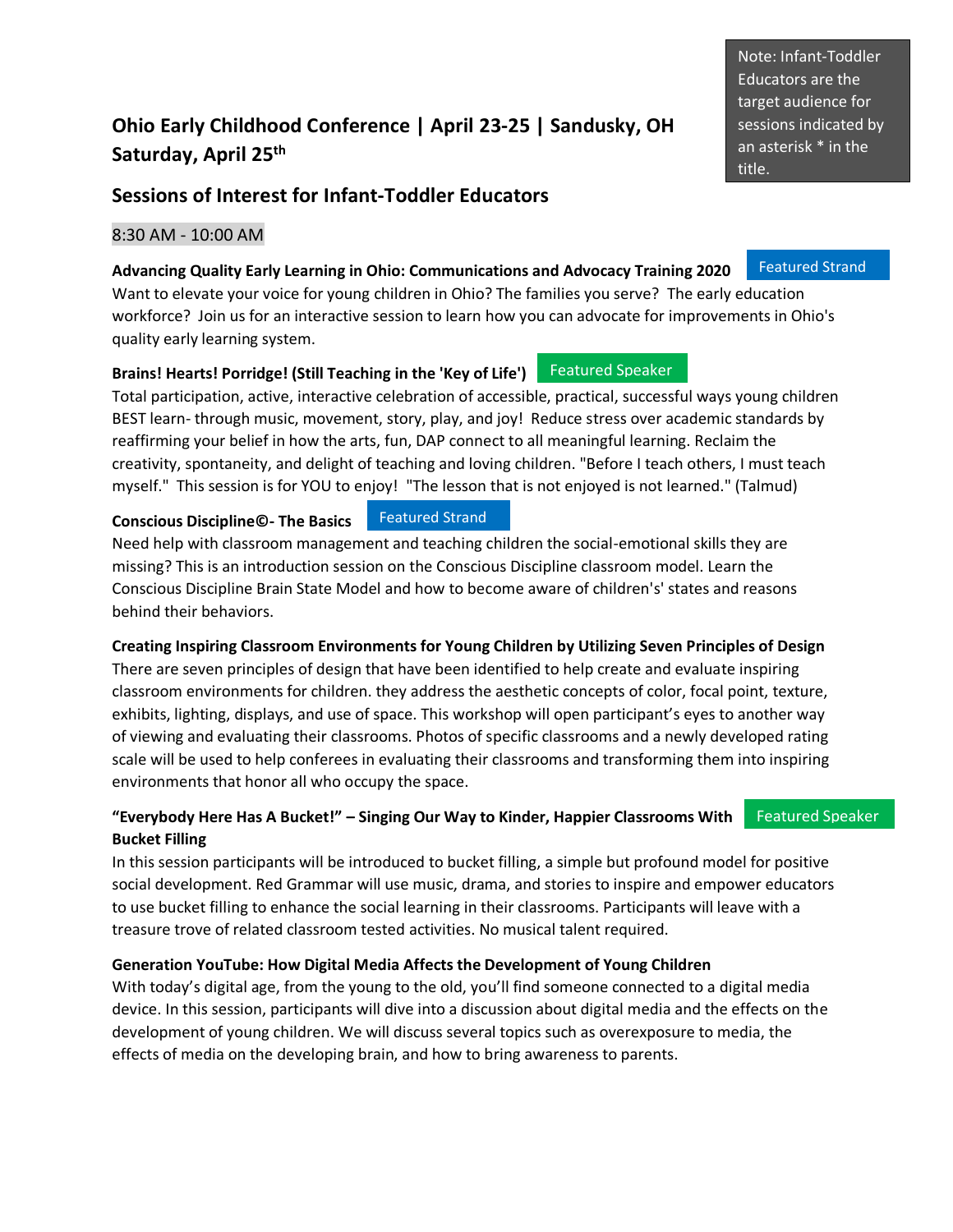## **It's Cool to be Kind: Teaching Compassion Through Songs, Stories and Music Games**

Using songs, games and dramatized musical stories, participants will actively explore ways to expose children to the beauty and challenge of kind, compassionate communities. Take back resources to build an inclusive classroom where kindness is cool.

#### **Laugh the Stress Away**

Featured Speaker

How stressed are you? This session will explore various techniques to reduce and manage stress including laughter.

#### **Math Around the Room**

Participants will be able to identify and discuss the importance of incorporating math through everyday activities. Participants will also gain the knowledge to implement strategies for a creating a math rich environment. Participants will engage in hands on activities to support and build math skills for young children.

#### **So Much More than Sticks and Stones: An Introduction to Nature Based Learning**

During this hands-on session, participants will explore concepts of 'nature pedagogy' or nature based learning and how to incorporate more nature based activities into the daily curriculum. This session is for early childhood educators interested in incorporating more nature related play and experiences into their program, and especially for programs that have or are hoping to have a nature based outdoor space. Strategies shared apply to children of all ages.

## **What Can the Infant/Early Childhood Mental Health Consultant do for You?**

This session will define and describe the value of early childhood mental health consultation and how this supports young children and their families. The session is designed to clarify the essential knowledge, skills, roles, and responsibilities of the mental health consultant. The appropriate audience is for early learning professionals seeking to understand more about Early Childhood Mental Health Consultation. This training is not intended for those seeking the Early Childhood Mental Health Credential.

#### **Zen & the Art of Early Childhood Education Featured Speaker**

Many of us think of "early childhood" as more than a stage of development or a career choice. Join Richard as he shares his story and elicits the stories of session participants. Laugh, cry and cheer as we reflect together on why we choose play, why we choose anti-bias work and why we choose to give young children meaningful learning experiences. What does it mean to place ourselves in positions of service? How do we balance our humanity and our professionalism in an ever-changing world? How are we community builders? This session will provoke your thinking, engage your emotions and nourish your spirit!

#### 10:45 AM - 11:45 AM KEYNOTE

#### **The Power of Optimism**

Optimism matters. An optimistic disposition enables us—through every day and extraordinary struggles—to look for the goodness in ourselves, in others, and in the world around us. For educators working with our most valuable resource, children and youth, optimism is a critical tool and a pathway to healing. This inspiring keynote helps educators discover the power of optimism to create safe, joyful,

#### Featured Speaker

Featured Strand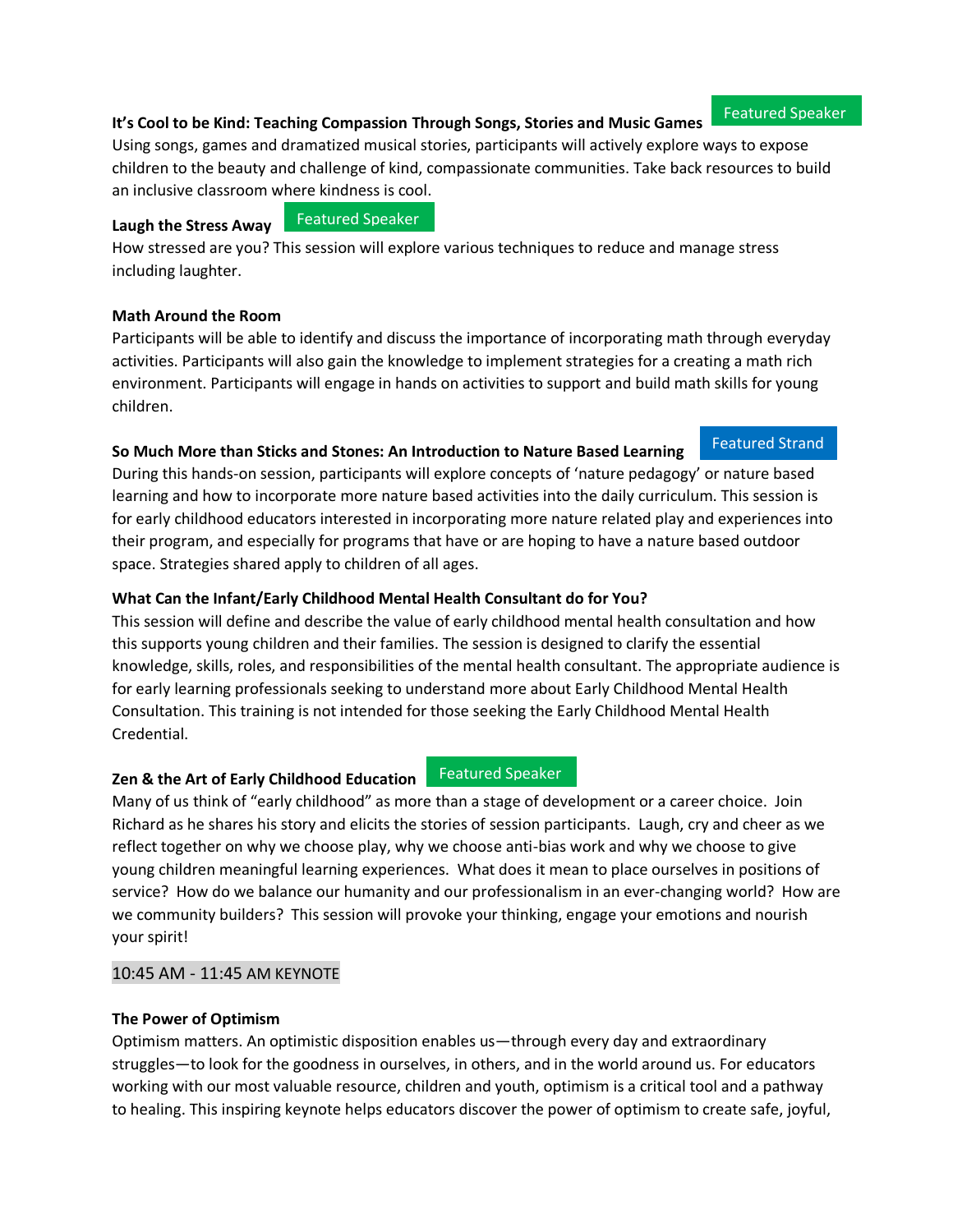engaging environments where kids can grow, heal and learn. Using research, humor and personal stories from the Playmakers 25+ years of work with kids and their caregivers worldwide, Steve shares how optimistic individuals can bring out the best in all they serve.

#### 1:00 PM - 2:30 PM

#### **Bouncing Back: How Resilient Are You?**

In this interactive session, you will learn the meaning of resilience, calculate your own resiliency score and understand why self-awareness is vital to your role as an early childhood educator! You will also explore five ways to nurture your resilience to improve yourself personally and professionally.

## **Bunch of Monkeys**  Featured Speaker

Positive strategies for guiding positive behaviors and dealing with challenging behaviors.

#### **But First Do No Harm - Songs and Stories to Create (And Maintain) Compassionate, Inclusive Classrooms** Featured Speaker

Inclusive classrooms require educators to meet an ever-broadening range of instructional, social and emotional needs. Educator and parent of a child with autism herself, Joanie Calem uses original songs, games and practical tips to facilitate conversation that supports teachers in building a community of diverse learners. Take back hands on tools to help children with special needs integrate into general classrooms and support the other children to become compassionate classmates.

#### **Every Teacher's Best Friend: MUSIC!**

**Featured Speaker** 

In this session Red Grammer will engage teachers in discovering how music can joyfully uplift and improve the functioning of most every aspect of their classrooms: Setting classroom standards of behavior; building classroom community; adding excitement to curriculum; aiding content retention; building vocabulary; helping challenged readers; offering brain breaks/transitions; reducing stress; deepening relationships with parents. No musical talent required.

#### **Family Engagement: A Five Protective Factor Approach**

The Strengthening Families framework is a research-informed approach to increase family strengths, enhance child development, and reduce the likelihood of child abuse and neglect. This session explores the protective factors of the framework and how to implement them in an early childhood program. We know family engagement is important but how do we do it? Participants will discover how to build meaningful family engagement and how to ensure each family event aligns to the five protective factors from the framework.

#### **Looking through the Eyes of Boys**

**Featured Speaker** 

"What about those boys?" rings out around the country. Many early childhood educators and parents are asking these questions and more. This session will increase your awareness of boys, how they learn, and how to educate them based on brain science research. Discover how to create the ultimate environment that supports boy's needs.

#### **PBIS: Easy Ways for Better Days (Supporting Infants & Toddlers)\***

This session will discuss evidence-based practices needed to prevent challenging behaviors within infant and toddler settings by creating nurturing and responsive relationships between staff and children,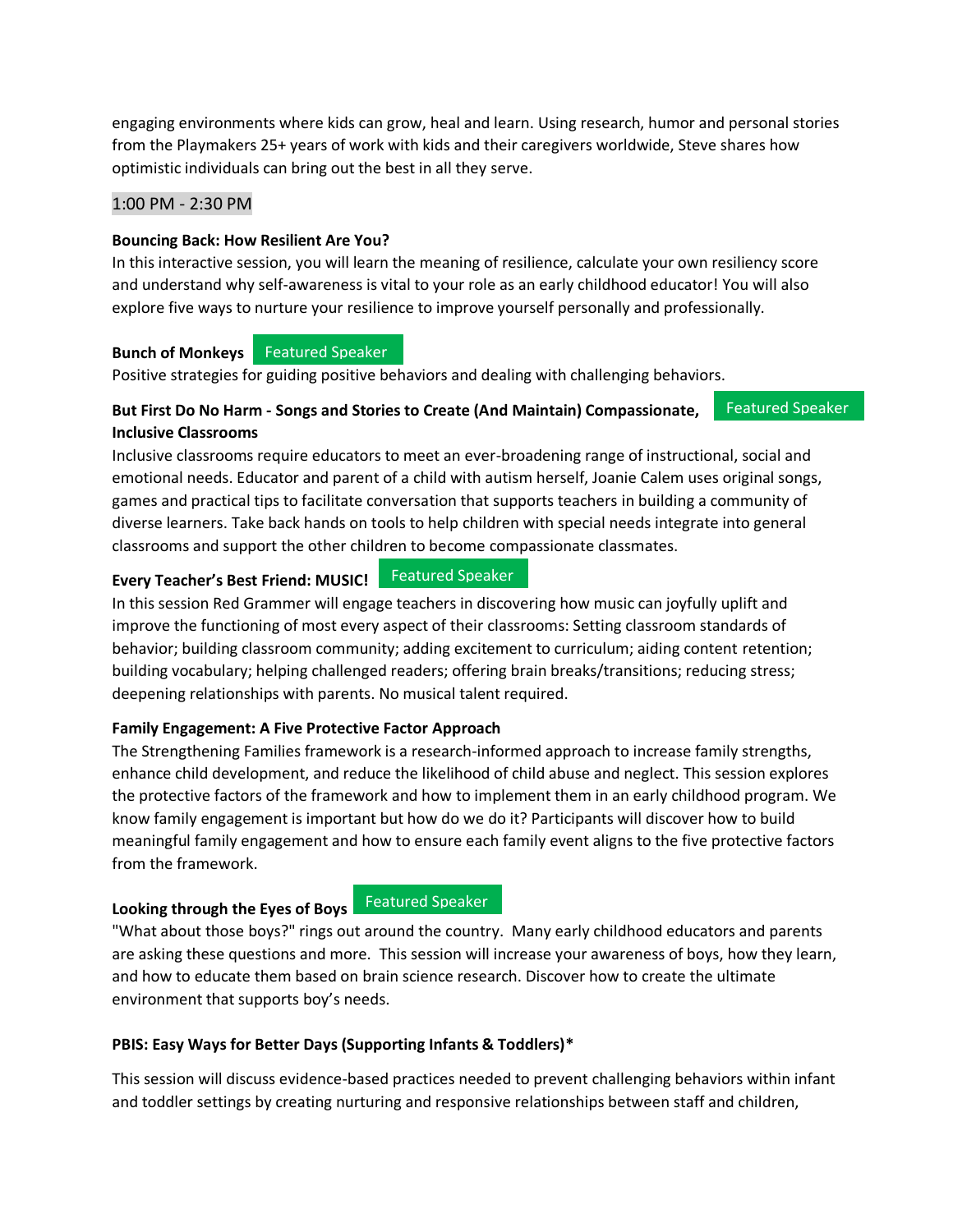supportive environments and embedding social supports within classroom routines. Appropriate strategies to manage infant and toddler behaviors such as biting, stealing toys and tantrums will be examined.

#### **Relationships are Key!**

This interactive session will present the most important aspect of our classroom teaching; relationships. The presentation will begin with a call to understand, appreciate and ignite/rejuvenate our passion for building healthy relationships with the children, teachers and parents, which we have the privilege of interacting with each day. We will interactively discuss a working definition of "connecting" and then use that definition to begin understanding the essential components of an environment where connecting becomes the foundation of our teaching. Discover the powerful connection between healthy relationships and effective discipline. Take back practical tools that can be incorporated into the classroom which will help to facilitate healthy relationships between the teacher and a child, between children and between teachers.

#### **Risk -Taking Through Play (Toddler through Preschool)**

While many adults may be risk-averse, children need to experience and experiment with risk in order to learn about themselves, their peers and the world around them. Think about the role relationships have in providing children with a safe place to take risks. Learn the difference between risk and hazard, and ways to minimize hazards while allowing children the space they need to be risky. Consider ways that children in your preschool setting can take physical risks such as rough-housing, working with tools, and climbing, and what children hear when we say, "Be careful!". Learn to see social risk-taking such as rejection and not-sharing as valuable and healthy learning experiences. Examine ways that children take emotional risks in our presence when they separate from their loved ones or get mad, and ways that we can both help the children through those feelings while letting them know that they and their feelings are acceptable to us. Hint: it's not by saying, "You're okay!" Through anecdotes, videos, and photos, the presenters will share how The School for Young Children in Columbus, the model school for the parenting book by Heather Shumaker, *It's Okay Not to Share*, supports children as they take risks, and supports teachers as they grow to be comfortable with those risks.

#### **Say, Sing & Sign! How ASL, Combines with Music Benefits Infants and Toddlers\***

This fun hands-on ASL workshop will provide participants with powerful concepts and insights on how to use American Sign Language combined with songs and activities to foster early communication and strengthen early learning for babies and toddlers. American Sign Language is used across the U.S. to provide hearing children with a way to communicate, increase their vocabulary, and stimulate brain development. No previous signing or singing ability is necessary. This workshop offers practical information based on research and real-life experience.

#### **The Psychology Behind Challenging Behaviors (Part 1)**

This unique workshop blends the worlds of psychology and early childhood to help participants understand why children (and adults) behave the way they do. We'll take a deep dive into classroom behavior and look at how the brain develops and influences behavior. We'll address how children develop negative core beliefs, the self-protecting behaviors that develop, and the typical reasons children misbehave.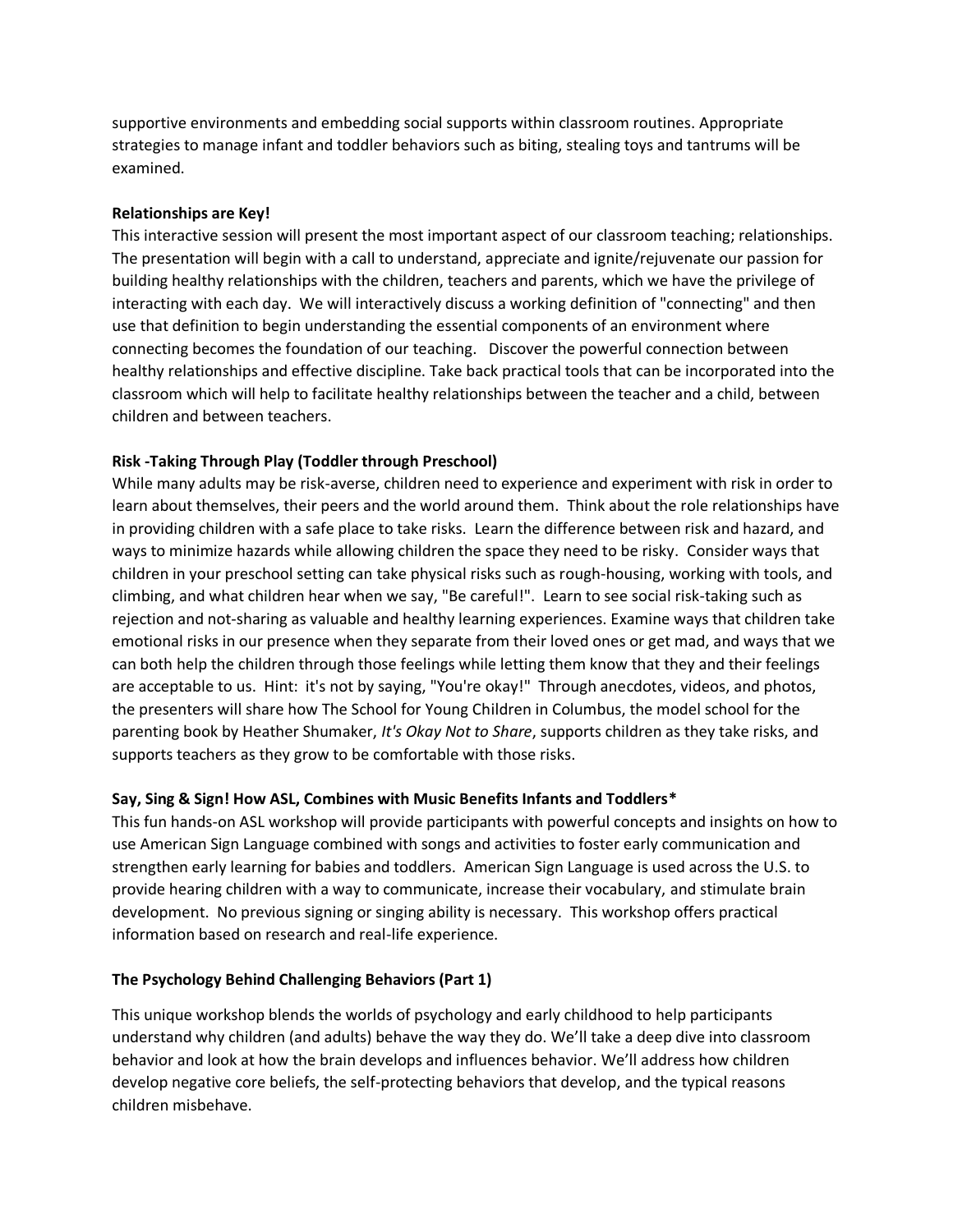#### 3:00 PM -4:30 PM

#### **Bouncing Back: How do you Build Resilience?**

In this session, participants will learn why building resiliency in children is vital to their success! We will examine the 7 C's of Resilience (competence, confidence, connection, character, contribution, coping and control) and how to build intentional resiliency activities into your daily routines to positively impact children in your classroom. We will also discuss several read aloud books that promote resiliency.

#### **Different is Not Dangerous - A Musical Trip Around the World** Featured Speaker

Using simple songs, stories and games with age appropriate applications and variety for learning styles, this workshop provides teachers hands-on tools to help children build friendships and a welcoming community. Participants will take back a collection of songs from around the world that emphasize friendship, compassion, and inclusion of people from different backgrounds. Material presented is applicable for children in preschool and early elementary.

#### **Early Childhood Professionals: Heroes of Our Time**

This powerful, fun, thought-provoking session includes music, opportunities for reflection, interactive discussions about the stresses and triumphs of the early childhood educator. Be ready for singing, poetry and (believe it or not) dancing in the aisles! Attendees leave cheering, energized and filled with honor for the unique contribution they are to society.

#### **Essential Elements for Supporting Teachers in Play**

Participants will explore the different forms of play and why some children struggle to engage in cooperative purposeful play. Developmentally appropriate strategies will be shared that you can use with your children to successfully engage them in play with their peers.

#### **"Hello World!" –Embracing and Celebrating Diversity through Music and Movement**

All children have a need to be seen and have their self-concept nourished. In our increasingly interconnected world our students come from a broader range of cultural backgrounds than ever before, presenting students and teachers with the opportunity of developing an open hearted and embracing stance to those different than themselves and skills that enrich, expand and nourish the lives of all involved. Participants will discover how to use music and movement, humor and play to orient their classrooms into a lively, resilient posture of lifelong cultural learning and awareness.

#### **Incorporating Art into Early Literacy Development**

Sydney Gurwitz Clemens said "Art has the role in education of helping children become like themselves instead of more like everyone else." This session will emphasize the importance of art in early literacy instruction as well as provide "make it, take it" projects you can take back and incorporate in your own classrooms. Come ready to participate and share ideas.

#### **Listening and Speaking with Infants\***

Through guided conversation, hands-on activities and small group discussion, participants will gain an understanding of the research regarding the importance of listening to infants and speaking with them. The different states of baby alertness will be shared. Together we will role play listening to and conversing with infants and share feedback.

Featured Speaker

Featured Speaker